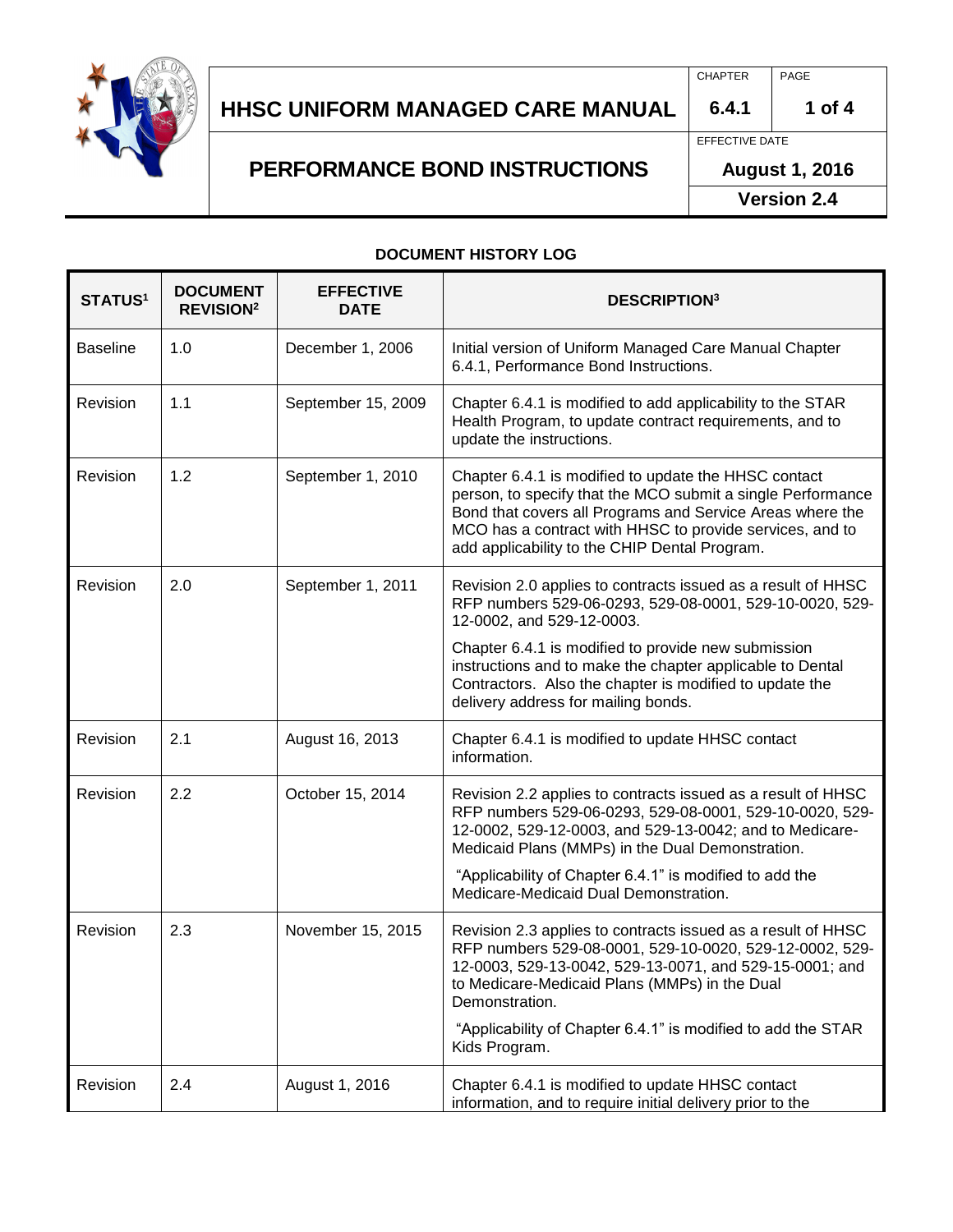

#### **HHSC Uniform Managed Care MANUAL HHSC UNIFORM MANAGED CARE MANUAL 6.4.1 2 of 4**

# **PERFORMANCE BOND INSTRUCTIONS**

EFFECTIVE DATE **August 1, 2016**

CHAPTER **PAGE** 

**Version 2.4**

### **DOCUMENT HISTORY LOG**

| STATUS <sup>1</sup>                                                                                                                                                                                                                                                                                                           | <b>DOCUMENT</b><br><b>REVISION<sup>2</sup></b> | <b>EFFECTIVE</b><br><b>DATE</b> | <b>DESCRIPTION3</b>                     |  |  |  |
|-------------------------------------------------------------------------------------------------------------------------------------------------------------------------------------------------------------------------------------------------------------------------------------------------------------------------------|------------------------------------------------|---------------------------------|-----------------------------------------|--|--|--|
|                                                                                                                                                                                                                                                                                                                               |                                                |                                 | operational start date of the contract. |  |  |  |
| Status should be represented as "Baseline" for initial issuances, "Revision" for changes to the Baseline version, and "Cancellation" for<br>withdrawn versions<br><sup>2</sup> Revisions should be numbered according to the version of the issuance and sequential numbering of the revision—e.g., "1.2" refers to the first |                                                |                                 |                                         |  |  |  |

version of the document and the second revision.<br><sup>3</sup> Brief description of the changes to the document made in the revision.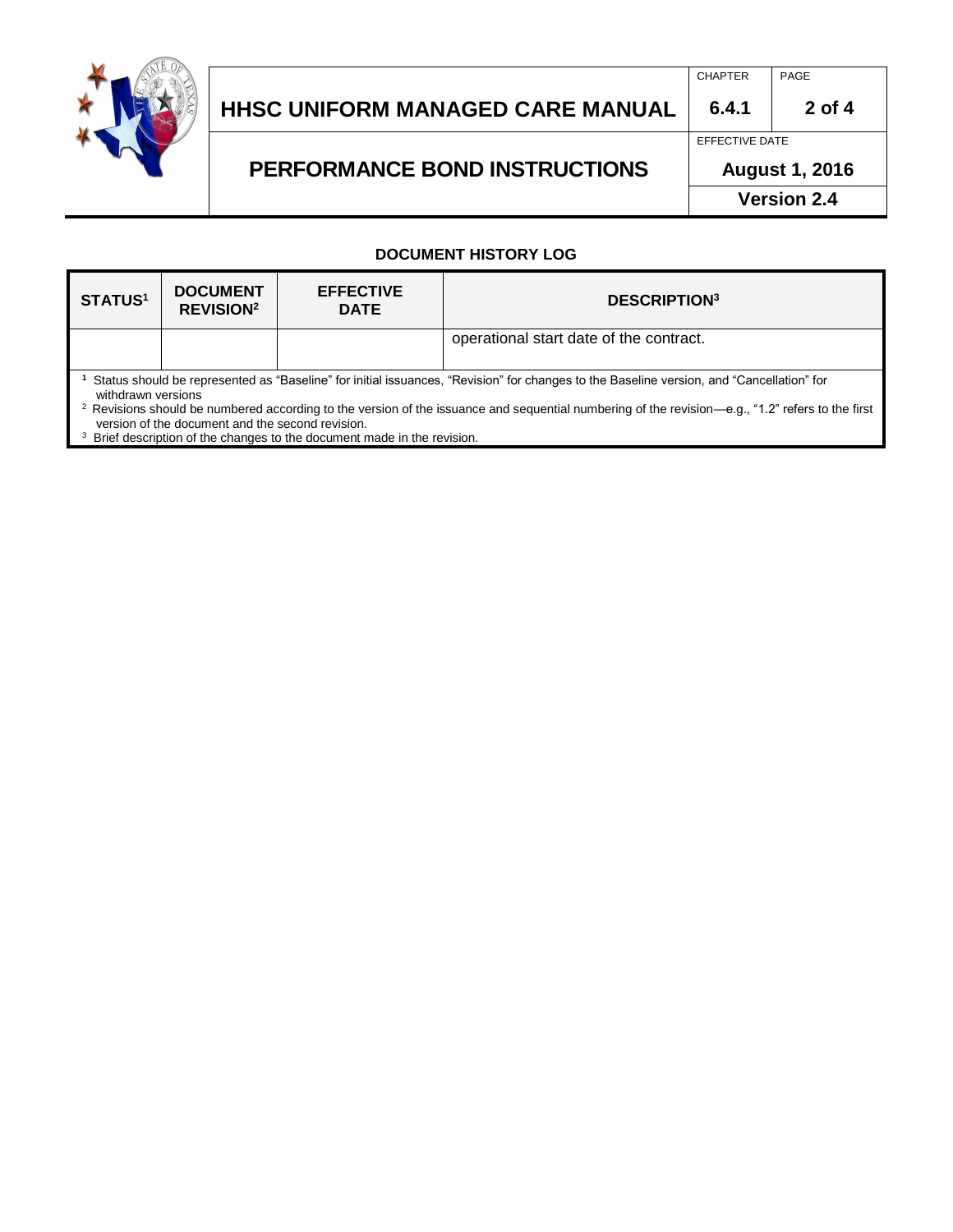

|                                  |                       | <b>Version 2.4</b> |
|----------------------------------|-----------------------|--------------------|
| PERFORMANCE BOND INSTRUCTIONS    | <b>August 1, 2016</b> |                    |
|                                  | EFFECTIVE DATE        |                    |
| HHSC UNIFORM MANAGED CARE MANUAL | 6.4.1                 | $3$ of 4           |
|                                  | <b>CHAPTER</b>        | PAGE               |

## **Applicability of Chapter 6.4.1**



This chapter applies to Managed Care Organizations (MCOs) participating in the STAR, STAR+PLUS (including the Medicare-Medicaid Dual Demonstration), CHIP, STAR Kids, STAR Health, or Dental Contractors providing Texas Medicaid and CHIP Dental Services to members through dental health plans. In the chapter, references to "CHIP" or the "CHIP Managed Care Program(s)" apply to the CHIP Program and the CHIP Dental Contractors. References to "Medicaid" or the "Medicaid Managed Care Program(s)" apply to the STAR, STAR+PLUS, STAR Kids, and STAR Health Programs and the Medicaid Dental Contractors. The term "MCO" includes health maintenance organizations (HMOs), exclusive provider organizations (EPOs), insurers, Dental Contractors, Medicare-Medicaid Plans (MMPs), and any other entities licensed or approved by the Texas Department of Insurance.

## **Contract Requirements**

**Contract Requirements** modified by Version 1.1

The MCO contracts for each Medicaid and CHIP Program ("Contracts") includes the performance bond requirements. For specific requirements, please refer to the Contract(s).

### **Instructions to MCOs**

- **Instructions** modified by Versions 1.1, 1.2, 2.0, 2.1, and 2.4
- 1. No later than the Operational Start Date of the Contract, MCOs must submit initial performance bonds covering all contracts with HHSC, or a surety rider that amends existing bonds to cover all contracts with HHSC. The MCO must submit the bond/rider in the TDI-approved format provided in Chapter 6.4.5, "Medicaid/CHIP Performance Bond."
- 2. The MCO must submit a single performance bond that covers every Program in each Service Area where the MCO has a contract with HHSC to provide services. The CHIP Perinatal Program is part of the CHIP Program and is not considered a separate Program.
- 3. The amount of the performance bond should total \$100,000 for each Program within each Service Area where the MCO has a contract with HHSC to provide services. For example, if the MCO contracts for the CHIP, STAR,